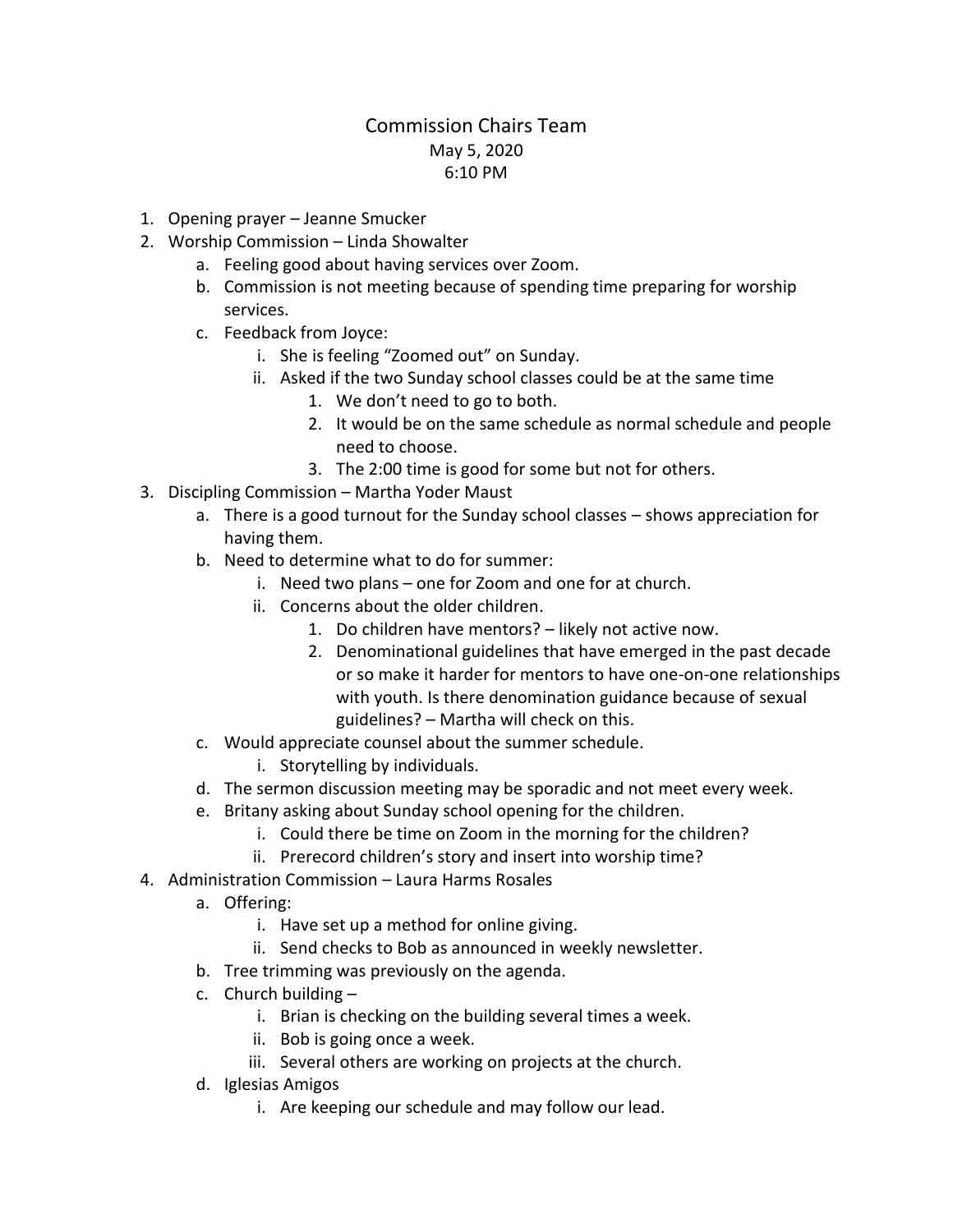- ii. They are cleaning every other week.
- iii. Will let us know their plans to start using the building again.
- e. Changes to administrative position temporary until a person is hired.
	- i. Making changes to Zoom meetings and how they function.
	- ii. Zoom meetings should now be scheduled through Mike Wigginton.
	- iii. Linda Showalter is doing the weekly newsletter.
- 5. Outreach Commission Brad Yoder
	- a. Reading a book about grieving the loss of touching which was shared with commission.
	- b. Indiana AID
		- i. On hold for the time being.
		- ii. Rethinking relationship with Shalom and making plans.
	- c. Family Promise
		- i. Has contracted with an apartment complex and has 7 apartments available.
		- ii. Arrangements go through July.
	- d. Governor Holcomb has vetoed a bill that would have given landlords more power to evict people.
	- e. Commission will continue to meet monthly.
	- f. Would the Sunday school class "Difficult Questions about the Bible" be open to outsiders as an evangelism opportunity – Yes.
	- g. It is reassuring to know that funds are still going out to ministries:
		- i. Helping people around the world.
		- ii. We are still doing ministry work.
	- h. Brian says giving to the conference has continued at the normal rate.
	- i. Mara congregation
		- i. Almost everyone has been laid off.
		- ii. They have made no appeal to the conference for assistance.
		- iii. Who can let the congregation know about available assistance thru Everence – Justin?
		- iv. Brian will discuss with Everence and have them contact Mara.
		- v. Should we give them a gift? No decision made.
- 6. Community Life Commission Herb Troyer
	- a. Continuing to meet regularly.
	- b. Open to helping people as needed.
	- c. Children' Pew Card
		- i. Changes made to the wording adding downstairs and fixing typo.
		- ii. Discussing where to place the wording no decision made.
	- d. One small group added
		- i. Mostly people for the Gifts Discernment Sunday school class.
		- ii. People may be added to existing small groups if needed.
	- e. Let CLC know if there are people who need contacts or assistance.
- 7. Spiritual Gifts Discernment Committee
	- a. Next meeting is Wednesday.